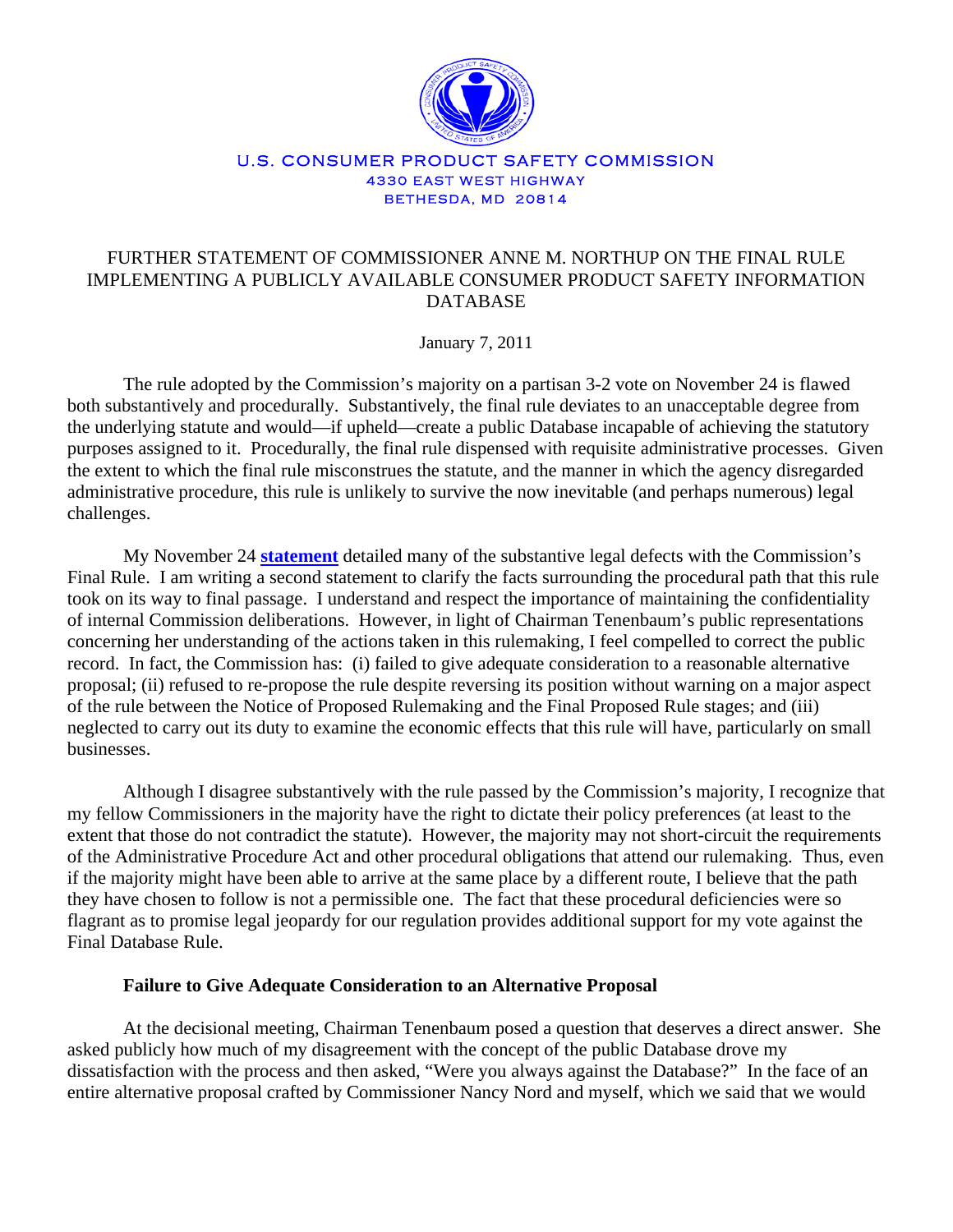$\overline{a}$ 

support (without prejudging that we would *not* support something shy of our full proposal) it should be clear that I understand the requirements of the law and the Commission's responsibility to provide a protocol for the Database required by the law.

Commissioner Nord and I wrote an alternative Database Rule because we felt that the staff draft of the proposed final rule disregarded the preponderance of the public comments to the proposed rule and raised serious and legitimate concerns that the proposed rule was so flawed that, if finalized along the same lines, it would result in a Database completely unhelpful to consumers. We wrote an alternative rule to provide a holistic, as opposed to a line-by-line, proposal that would better adhere to Congressional intent. Furthermore, as I made clear to the Commission's Executive Director immediately after the contentious Public Briefing on the Database, I was eager to seek common ground, believed there was a creative middle ground that could be found, and would have supported any rule that ensured the publication of accurate data to achieve the statutory objective of providing consumers with useful product safety information. But I do not support wasting \$29 million of taxpayers' money on a Database that I believe will be useless at best and could even drive some consumers away from relatively safe products to products that are less safe.

The majority dismissed the Nord/Northup proposal with virtually no discussion and not a single meeting with all offices to consider it. This rulemaking procedure violates the Administrative Procedure Act (APA). In *Chamber of Commerce of the United States of America v. Securities and Exchange Commission*, 412 F.3d 133, 144 (D.C. Cir. June 21, 2005), the court struck down a regulation in part on the grounds that the Commission gave inadequate consideration to the proposal endorsed by the two dissenting Commissioners. Although the SEC argued that it does not have to discuss every alternative raised, and that it had considered major alternatives proposed in public comments, the Court concluded that the Commission violated the APA by failing to consider an alternative raised by two dissenting Commissioners: "[The] alternative was neither frivolous nor out of bounds and the Commission therefore had an obligation to consider it."<sup>1</sup> That obligation always exists, but it becomes especially important to meet where the final rule undermines the underlying purpose of the organic statute, as here. The final rule ignores the Consumer Product Safety Act's admonition "to assist consumers in evaluating the comparative safety of consumer products."<sup>2</sup> The alternative proposed by dissenting commissioners would have addressed that flaw.

While I was not aware of the particulars of *Chamber of Commerce* when we proposed the alternative Database Rule and did not write the alternative rule proposal to parallel this case, the majority's failure to give adequate consideration here is incredibly similar and creates the same opportunity for a legal challenge to the Database Rule. The Consumer Product Safety Commission's majority had the same obligation as did the SEC to adequately consider all aspects of the alternative proposal suggested by Commissioner Nord and myself. A Commission majority may not ignore the serious and permissible alternatives raised for consideration by the minority.

 It would be impossible to make a valid claim that the alternative Database Rule received any legitimate consideration. Rather, it met with outright hostility. Instead of focusing on the merits of the proposal, the majority's efforts were directed toward challenging its legitimacy and a failed effort to prevent

<sup>1</sup> *Chamber of Commerce*, 412 F. 3d at 145; *Cf. Laclede Gas Co. v. FERC*, 873 F.2d 1494, 1498 (D.C.Cir. 1989)("[W]here a party raises facially reasonable alternatives … the agency must either consider those alternatives or give some reason … for declining to do so.") (emphases removed); *see also American Gas Ass'n v. FERC*, 593 F.3d 14 (D.C. Cir. Jan. 22, 2010); 2010 U.S. App. LEXIS 1638, \*18 ("Where a dissenting Commissioner raises a reasonable alternative, the majority is obligated to consider it."). 2 <sup>2</sup> CPSA § 2(b)(2); see also CPSA § 6A(e)(1)(A)(requiring a GAO study to assess whether consumers find the Database 'useful').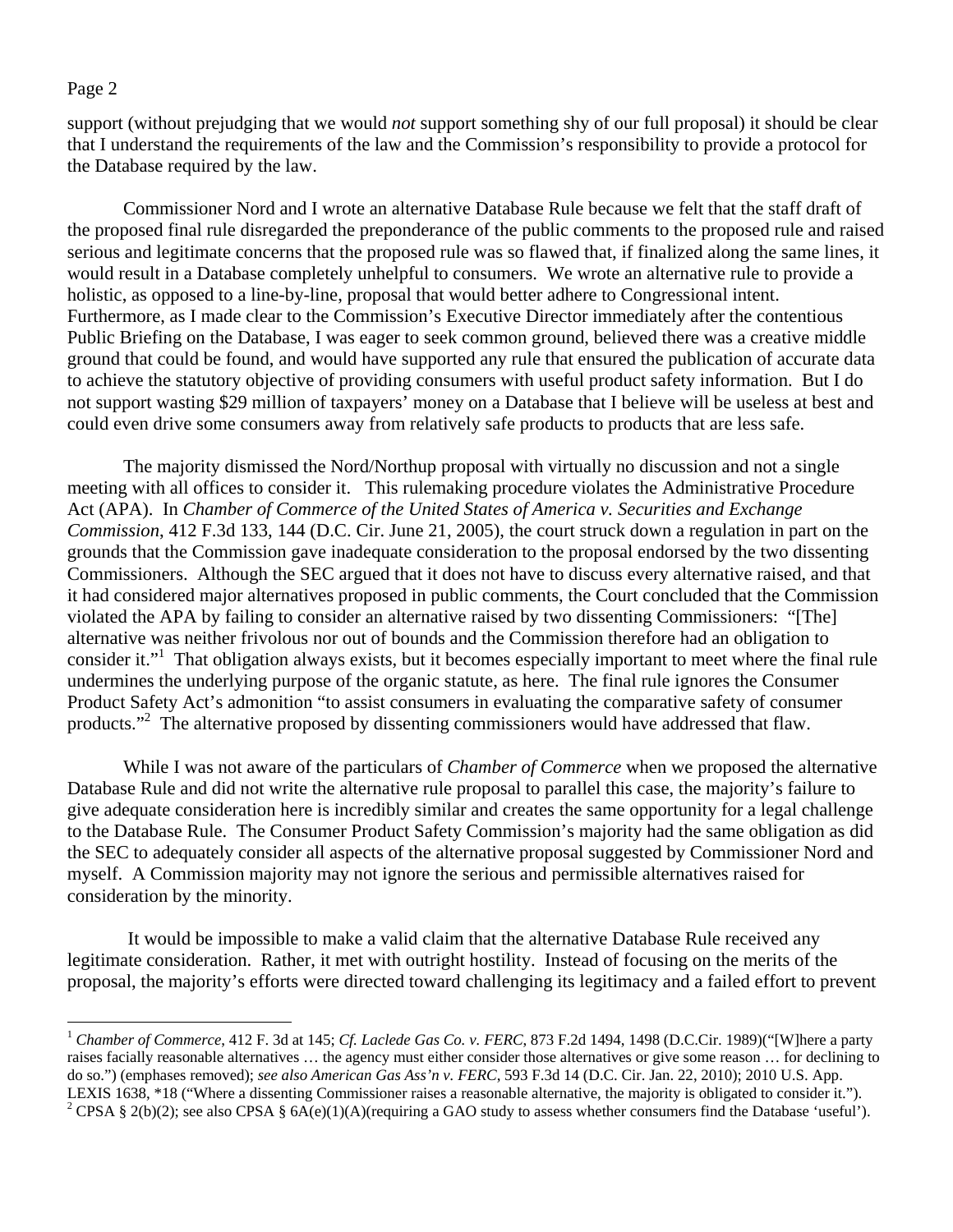its publication on the Commission's website. Meanwhile, precious days were lost that could have been devoted to considering the substance of the alternative. After the alternative proposal's legitimacy was established, and despite our repeated requests to meet among all of the Commissioners' offices to discuss the various elements of the proposal, the majority never agreed to do so. They instead avoided any serious discussion of our proposal. In fact, in the days preceding the scheduled Decisional Meeting, the majority Commissioners were locked in long negotiations of their own, rewriting portions of the Database Rule without minority participation.

This procedure was inconsistent with the Commission's established precedent governing rulemaking. Every other major rule this agency has promulgated during my tenure has received full-fledged attention from commissioners and staff alike and has been reviewed line by line in a tedious yet deliberative fashion. Senior staff from each of the Commissioners' Offices, senior Commission staff, and technical staff involved in the relevant areas have participated in what are colloquially referred to as "fishbowls" to hammer out final rules. In stark contrast, no "fishbowls" were held to consider this rule, despite five weeks between the public briefing meeting to discuss the Proposed Final Rule and the decisional meeting where the Final Rule was adopted.

When it became clear that Commissioner Nord and myself were to be handed a copy of the Final Rule so shortly before the actual meeting that it would be impossible to read all of it, much less craft amendments, I exercised my prerogative under our internal decisionmaking procedures to bump the initially scheduled decisional meeting for one week's time. Then, when the facts of *Chamber of Commerce* became known, the Chair hurriedly tried to contrive a record to provide a defense of the proceedings, despite the failure to follow regular order. The general counsel's office sponsored a single meeting with one majority staff assistant, one of Commissioner Nord's staff assistants, and one of my staff assistants. However, contrary to Chairman Tenenbaum's assertions at the decisional meeting on Nov. 24, that meeting did not involve "going through in every detail many if not all of the key provisions in [our] proposal." Rather, the meeting, which included only attorneys and not any other key staff whose judgment would have been relevant, focused on two issues and touched on a few others. It was merely a meeting for show, without even representatives from two of the three majority Commissioners' offices in attendance. After that meeting, there were no follow-up meetings as commonly occurs. Instead, the majority continued to meet among themselves, and five days later presented Commissioner Nord and myself with the final rule, upon which we were scheduled to vote in less than 48 hours.

As an example of the disregard our proposal received, I do not believe that the staff ever formally reviewed the appeals process that we proposed—despite requests from the Chairman's office, my office, and Commissioner Nord's office. Even though my office was instructed to await staff input before redrafting the proposed appeals process (which we recognized needed some further work), we never received the input we sought. Apparently agency staff ran out of time to consider our appeals process—and the same may very well be true of our dozens of other suggestions—but I do not believe that excuse suffices as a legal justification under the APA for not giving adequate consideration to an alternative proposal.<sup>3</sup>

<sup>&</sup>lt;sup>3</sup> As a further example, the majority nowhere explains why it does not adopt the part of the alternative proposal that would prohibit downloading data from the Database unless and until such data can be downloaded with an intact disclaimer. The preamble to the Final Rule explains that the agency's current software will not permit such a disclaimer, but the Commission never addresses the legal problem that their Final Rule permits data to be downloaded without the statutorily-prescribed disclaimer.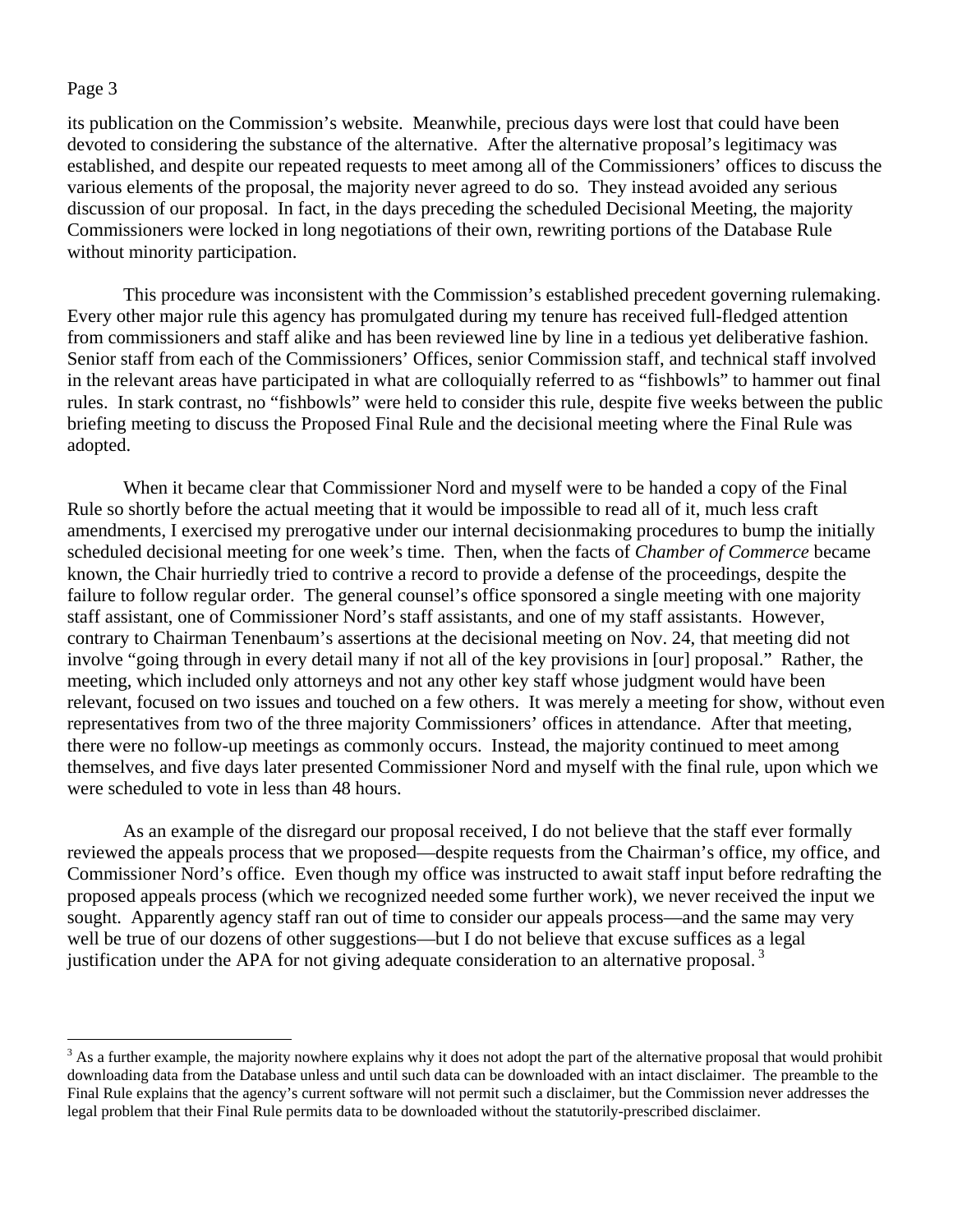In any event, as the *Chamber of Commerce* court explained, "The Commission—not its counsel… is charged by the Congress with bringing its expertise and its best judgment to bear...."<sup>4</sup> Consequently, even if the Office of General Counsel adequately considered the alternative Database proposal, its doing so does not constitute adequate consideration by the Commission as a whole.

## **Refusal to Re-Propose the Rule**

My second procedural concern with the Final Database Rule stems from the fact that the Commission refused to re-propose the rule despite reversing its position on a major aspect of the rule between the Notice of Proposed Rulemaking and the Final Proposed Rule stages.<sup>5</sup> Specifically, in the NPR, in numerous public briefings, and in speeches by the Chair, the Commission treated the 10-day 'deadline' in § 6A(c)(3)(A) with discretion in cases where a claim of materially inaccurate or confidential information is under review.<sup>6</sup> However, in the Final Rule, the Commission dictates that reports of harm must go "live" in the Database even when claims of material inaccuracy are pending—and it does so of its own volition, not as a result of a demand contained in any public comment. Accuracy is at the core of most of the voluminous comments received by the agency both from the regulated community and the consumer advocates and both sides commented based on their understanding from all previous Commission statements that the Commission would exercise discretion when a claim of inaccuracy was pending. Most of those who commented asked for an appeals process for resolving these claims, a timeline for such a resolution, transparency in the process, etc. They had no chance to make their case for withholding dubious or incorrect information because all the previous reassurances lulled them into a false sense of complacency on that point.

Changing the final rule in regard to such a core issue deprived all groups from commenting on the legal choices the agency might make and from offering suggestions and arguments to better handle the issue. I believe the kind of reversal dropped on the regulated industry here is precisely the kind that requires the agency to re-propose a rule and thereby provide the affected stakeholders an opportunity to comment on the agency's change in position. *See,* e.g.*, Kooritzky v. Reich*, 17 F.3d 1509, 1513 (D.C. Cir. March 18, 1994) (striking down a Department of Labor Interim Final Rule that "prohibited what the rule had permitted"). Likewise, in this case, the agency's final rule prohibits something that the NPR had permitted. And, as in *Kooritzky*, the Commission never "alerted interested parties to the possibility of the agency's adopting a rule different than the one proposed" and it never informed the non-expert reader of the NPR of the possibility that the final rule would prohibit delaying publication of reports of harm when claims of material inaccuracy were pending. The same thing is true of the agency's deleting the 'Others' category and then including all of the people mentioned in that category within the definition of 'Consumers' or 'Public safety entities.'

To be clear, while I might object for the substantive reasons outlined in my earlier statetments, I believe the agency could have adopted most of what it proposed in the final rule had it gone through proper notice-and-comment rulemaking. Alternatively, the agency could have adopted a final rule closer to what was proposed in the NPR. Unfortunately, it did not choose either of these paths. Rather the agency changed its position 180 degrees without warning. Given that the agency consistently treated the deadline as suspendable at the agency's discretion at every earlier stage of the rulemaking process, affected interests had no reason to expect that the final rule might come out differently. Therefore, they had no opportunity to take

 $\overline{a}$ 

<sup>&</sup>lt;sup>4</sup> *Chamber of Commerce*, 412 F.3d at 145.

 $5$  My motion to re-propose the rule was defeated at the decisional meeting by a 3-2 vote.

<sup>&</sup>lt;sup>6</sup> See my first statement of Nov. 24 for cites to the Federal Register establishing the contradiction in language between the NPR and the Final Rule.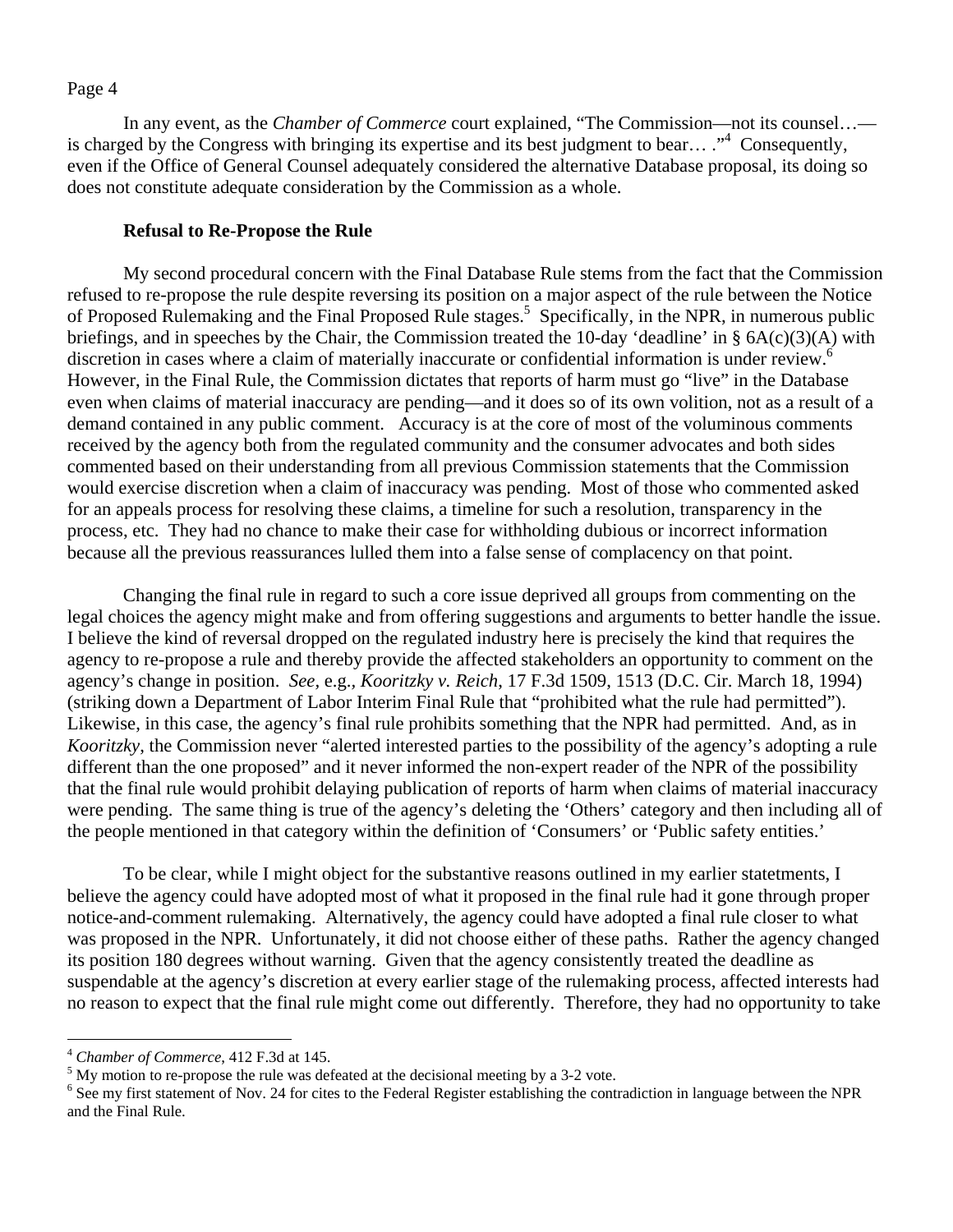$\overline{a}$ 

issue with an interpretation that would treat the 10-day deadline as absolute. The agency cannot adopt a rule with a key provision that is a complete reversal from the NPR without providing a fair opportunity for notice and comment. In this case, the agency made a choice that is not permissible under the APA, and I believe that a court would strike down the Database Rule on this basis.

One might argue that the agency has no obligation to re-propose a rule when the reversal of its previous positions is based on a new interpretation of the law. The agency has never admitted that its legal opinion has changed; however, one can deduce this from two public sources. First, the NPR could not have issued in its original form without a legal opinion supporting the language. Second, the statements made by Chairman Tenenbaum and Commissioner Adler at the public meeting suggested that their own views on the matter had changed as a result of a changed legal interpretation of the provision. But it cannot be the case that an agency may change its view 180 degrees after notice-and-comment rulemaking without fair notice and not based on any comments received so long as the basis for the change is a legal opinion.<sup>7</sup> If that logic were right, then an agency would merely need to couch any change that would otherwise require re-proposal as a legal change rather than a policy change in order to avoid the need to re-propose. Indeed, the APA requires the Commission to provide "interested persons an opportunity to participate in the rulemaking through submission of written data, views, *or arguments*." 5 U.S.C. Sec. 553(c) (emphasis added). Presumably that includes legal arguments that might persuade the Commission to stick with its original legal interpretation.

One might also argue that in fact the regulated community did have fair notice of the final legal interpretation—in other words, that it should not have come as a surprise because, if we could interpret the law thusly, every interested party should have seen that possible legal interpretation also. However, the fact that virtually no commenters assumed that reports of harm would go into the Database automatically even if a claim of material inaccuracy was pending suggests otherwise. It is clear from the public meeting that the Commission changed its view from the NPR to the final rule because some Commissioners believe that such an outcome is legally required. But that legal viewpoint was never presented for public comment. There is a big difference between putting a proposed rule out for public comment that people assume is legally possible and then adopting a final rule that is completely opposite because the proposed rule is supposedly no longer a legally permissible approach. Changing the premise of the question so drastically undercuts the possibility of receiving public comments based on adequate notice.

## **Neglected Responsibility to Assess Impact on Small Businesses**

The Regulatory Flexibility Act requires the CPSC to review proposed rules for their potential economic impact on small entities, including small businesses. Section 603 of the RFA requires the CPSC to prepare and make available for public comment an initial "reg-flex" analysis assessing the economic impact of the proposed rule and identifying alternatives that would have a reduced impact. 5 U.S.C. 603. Section 605(b) of the RFA, however, lifts this requirement when the head of the agency certifies that the rule will not, if promulgated, have a significant economic impact on a substantial number of small entities. The head of the CPSC for these purposes is the five commissioners acting as a group. *See Free Enterprise Fund et al. v. Public Company Accounting Oversight Board et al.*, 561 U.S. \_\_ (2010) (slip. op. at 30-32).

<sup>&</sup>lt;sup>7</sup> Such a secret legal interpretation would likely fare no better than "appellate counsel's post hoc rationalizations for agency action" which "courts may not accept[.]" *Chamber of Commerce*, 412 F.3d at 143, *citing Motor Vehicle Mfrs. Ass'n v. State Farm Mutual Auto. Ins. Co.*, 463 U.S. 29, 50 (1983).